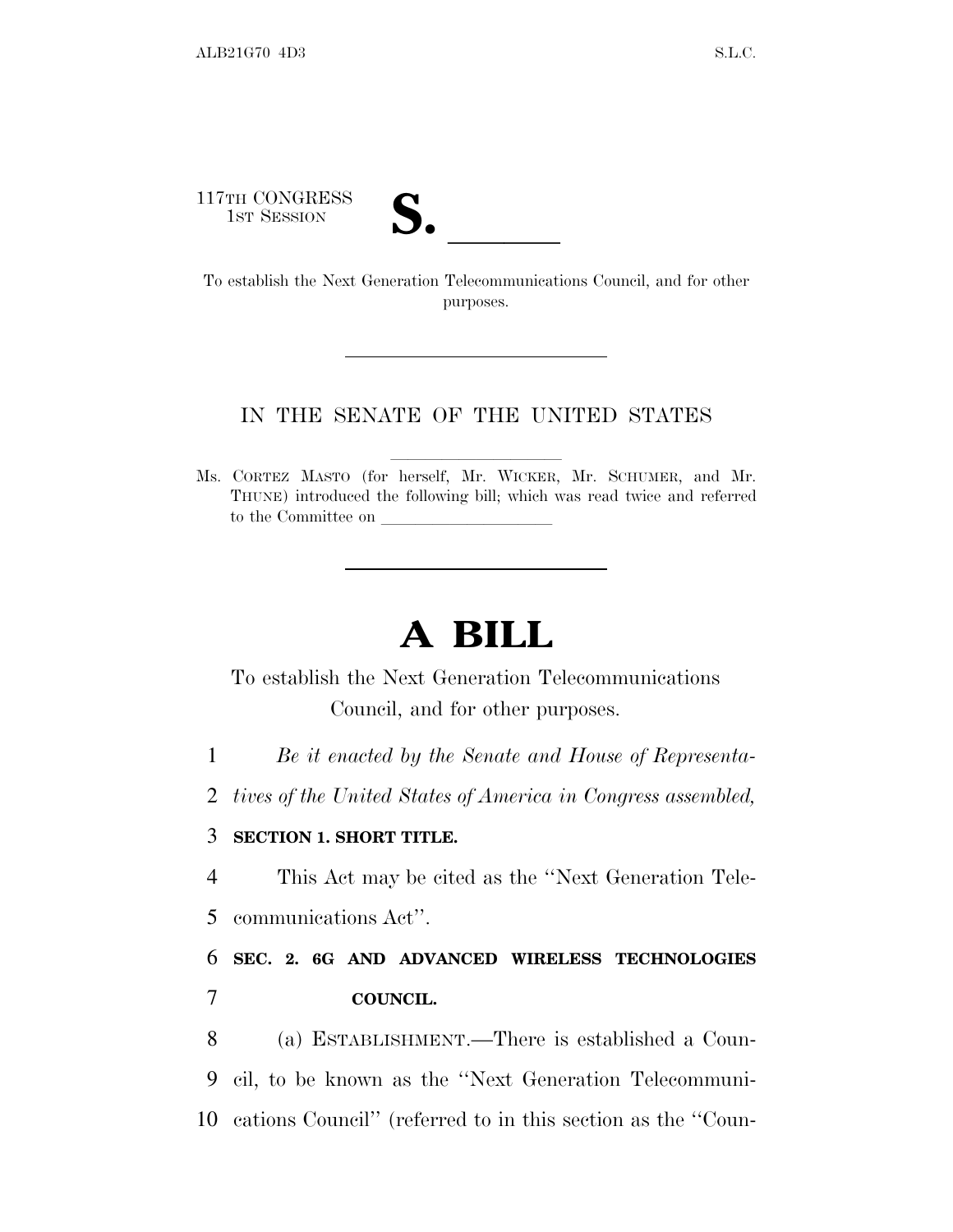|    | 1 cil"), to advise Congress on 6G advancements and other |
|----|----------------------------------------------------------|
| 2  | advanced wireless communications technologies, including |
| 3  | the use of such technologies for smart cities or commu-  |
| 4  | nities.                                                  |
| 5  | (b) MEMBERSHIP.-                                         |
| 6  | $(1)$ COMPOSITION.—                                      |
| 7  | (A) IN GENERAL.—Subject to subpara-                      |
| 8  | graph (B), the Council shall be composed of the          |
| 9  | following members:                                       |
| 10 | The Deputy Secretary of Com-<br>(i)                      |
| 11 | merce.                                                   |
| 12 | (ii) The Assistant Secretary of Com-                     |
| 13 | merce for Communications and Informa-                    |
| 14 | tion.                                                    |
| 15 | (iii) The Undersecretary of the Na-                      |
| 16 | tional Institute of Standards.                           |
| 17 | (iv) The Chairperson of the Federal                      |
| 18 | Communications Commission.                               |
| 19 | The Director of the National<br>(v)                      |
| 20 | Science Foundation.                                      |
| 21 | (vi) Three members appointed by the                      |
| 22 | majority leader of the Senate, in consulta-              |
| 23 | tion with the Chairman of the Committee                  |
| 24 | on Commerce, Science, and Transportation                 |
| 25 | of the Senate, 1 of whom shall be a mem-                 |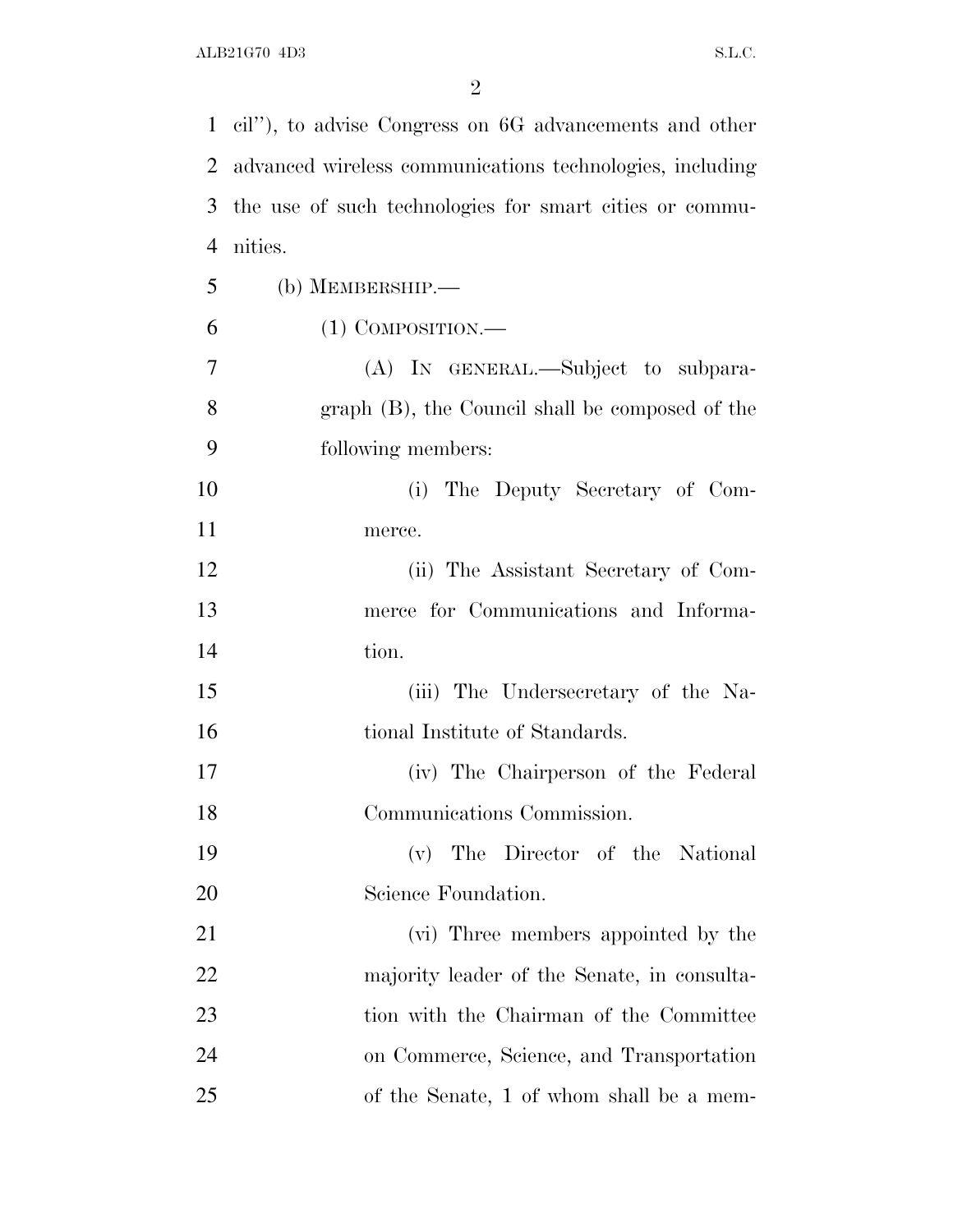| $\mathbf{1}$   | ber of the Senate and 2 of whom shall not   |
|----------------|---------------------------------------------|
| $\overline{2}$ | be.                                         |
| 3              | (vii) Two members appointed by the          |
| $\overline{4}$ | minority leader of the Senate, in consulta- |
| 5              | tion with the Ranking Member of the Com-    |
| 6              | mittee on Commerce, Science, and Trans-     |
| $\overline{7}$ | portation of the Senate, 1 of whom shall be |
| 8              | a member of the Senate and 1 of whom        |
| 9              | shall not be.                               |
| 10             | (viii) Three members appointed by the       |
| 11             | Speaker of the House of Representatives,    |
| 12             | in consultation with the Chairman of the    |
| 13             | Committee on Energy and Commerce of         |
| 14             | the House of Representatives, 1 of whom     |
| 15             | shall be a member of the House of Rep-      |
| 16             | resentatives and 2 of whom shall not be.    |
| 17             | (ix) Two members appointed by the           |
| 18             | minority leader of the House of Represent-  |
| 19             | atives, in consultation with the Ranking    |
| 20             | Member of the Committee on Energy and       |
| 21             | Commerce of the House of Representa-        |
| 22             | tives, 1 of whom shall be a member of the   |
| 23             | House of Representatives and 1 of whom      |
| 24             | shall not be.                               |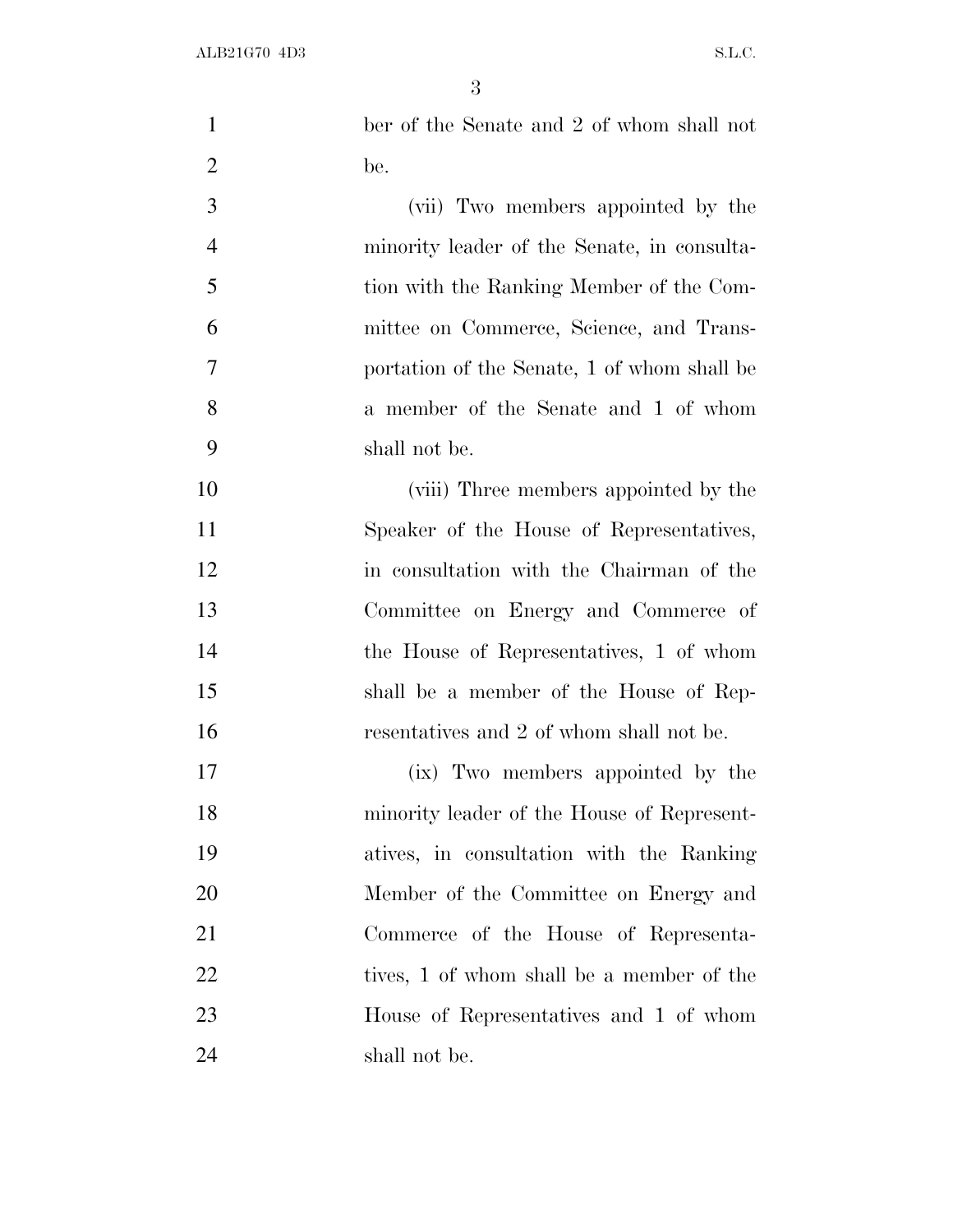| $\mathbf{1}$   | (B) REQUIREMENTS FOR CERTAIN MEM-            |
|----------------|----------------------------------------------|
| $\overline{2}$ | BERS.                                        |
| 3              | (i) IN GENERAL.—The members of               |
| $\overline{4}$ | the Council who are not members of Con-      |
| 5              | gress and who are appointed under clauses    |
| 6              | (iv) through (vii) of subparagraph (A) shall |
| 7              | be individuals who are nationally recog-     |
| 8              | nized for expertise, knowledge, or experi-   |
| 9              | ence in-                                     |
| 10             | (I) telecommunications, spectrum             |
| 11             | policy, and standards organizations;         |
| 12             | (II) cybersecurity and innovation;           |
| 13             | or                                           |
| 14             | (III) the implementation, fund-              |
| 15             | ing, or oversight of national security       |
| 16             | and information sharing.                     |
| 17             | (ii) LIMITATION ON APPOINTMENTS.—            |
| 18             | An official who appoints members of the      |
| 19             | Council may not appoint an individual as     |
| 20             | a member of the Council if such individual   |
| 21             | possesses any personal or financial interest |
| 22             | in the discharge of any of the duties of the |
| 23             | Council.                                     |
| 24             | (iii) REQUIREMENT.—All members of            |
| 25             | the Council described in clause (i) shall    |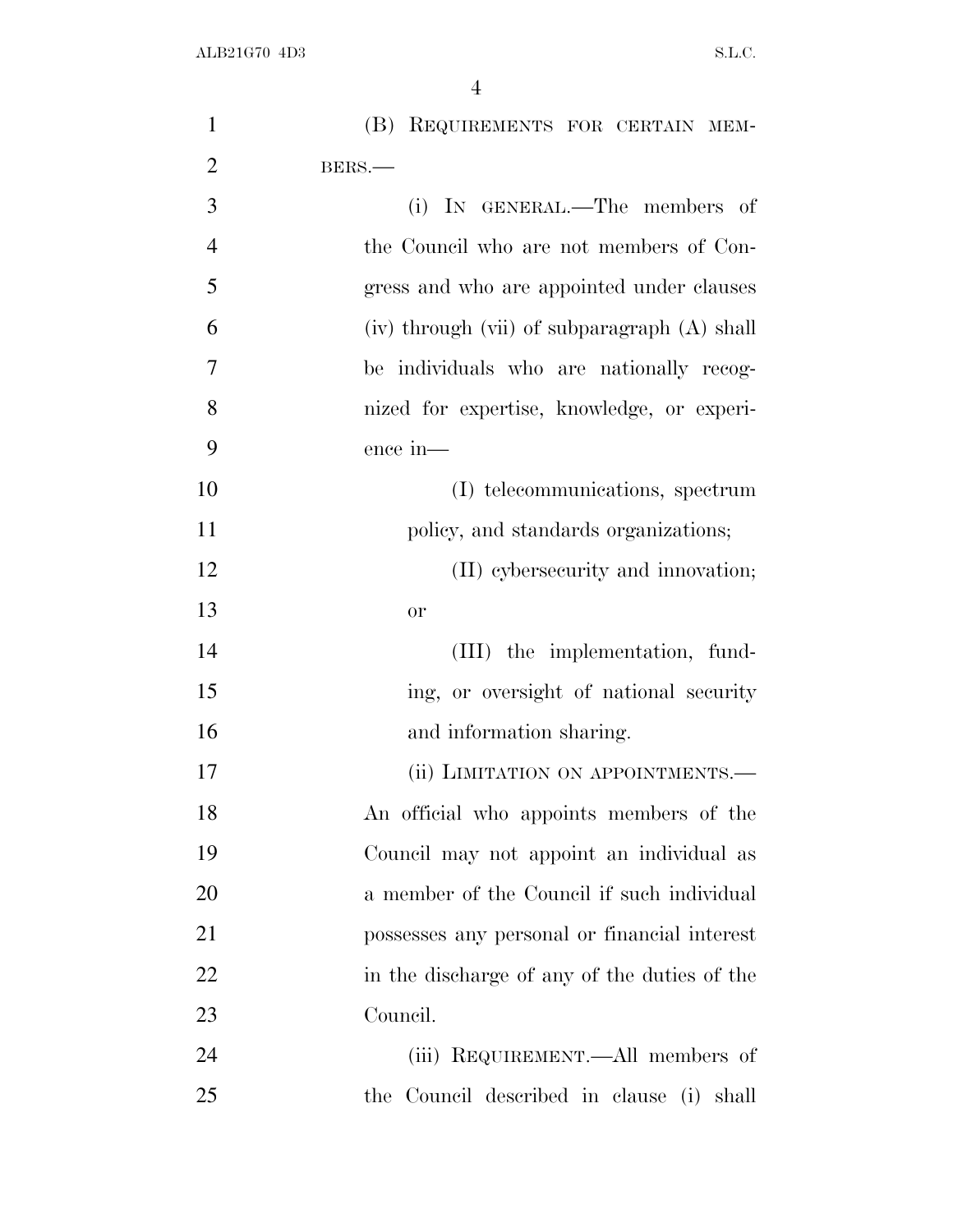| $\mathbf{1}$   | possess an appropriate security clearance           |
|----------------|-----------------------------------------------------|
| $\overline{2}$ | in accordance with applicable provisions of         |
| 3              | law concerning the handling of classified           |
| $\overline{4}$ | information.                                        |
| 5              | $(2)$ Co-CHAIRS.—                                   |
| 6              | (A) IN GENERAL.—The Council shall have              |
| 7              | 2 co-chairs selected from among the members         |
| 8              | of the Council, of which—                           |
| 9              | (i) one co-chair of the Council shall be            |
| 10             | a member of the Democratic Party; and               |
| 11             | (ii) one co-chair shall be a member of              |
| 12             | the Republican Party.                               |
| 13             | (B) REQUIREMENT.—The individuals who                |
| 14             | serve as the co-chairs of the Council shall be      |
| 15             | jointly agreed upon by the President, the major-    |
| 16             | ity leader of the Senate, the minority leader of    |
| 17             | the Senate, the Speaker of the House of Rep-        |
| 18             | resentatives, and the minority leader of the        |
| 19             | House of Representatives.                           |
| 20             | (c) APPOINTMENT; INITIAL MEETING.—                  |
| 21             | (1) APPOINTMENT.—Members of the Council             |
| 22             | shall be appointed not later than 45 days after the |
| 23             | date of the enactment of this Act.                  |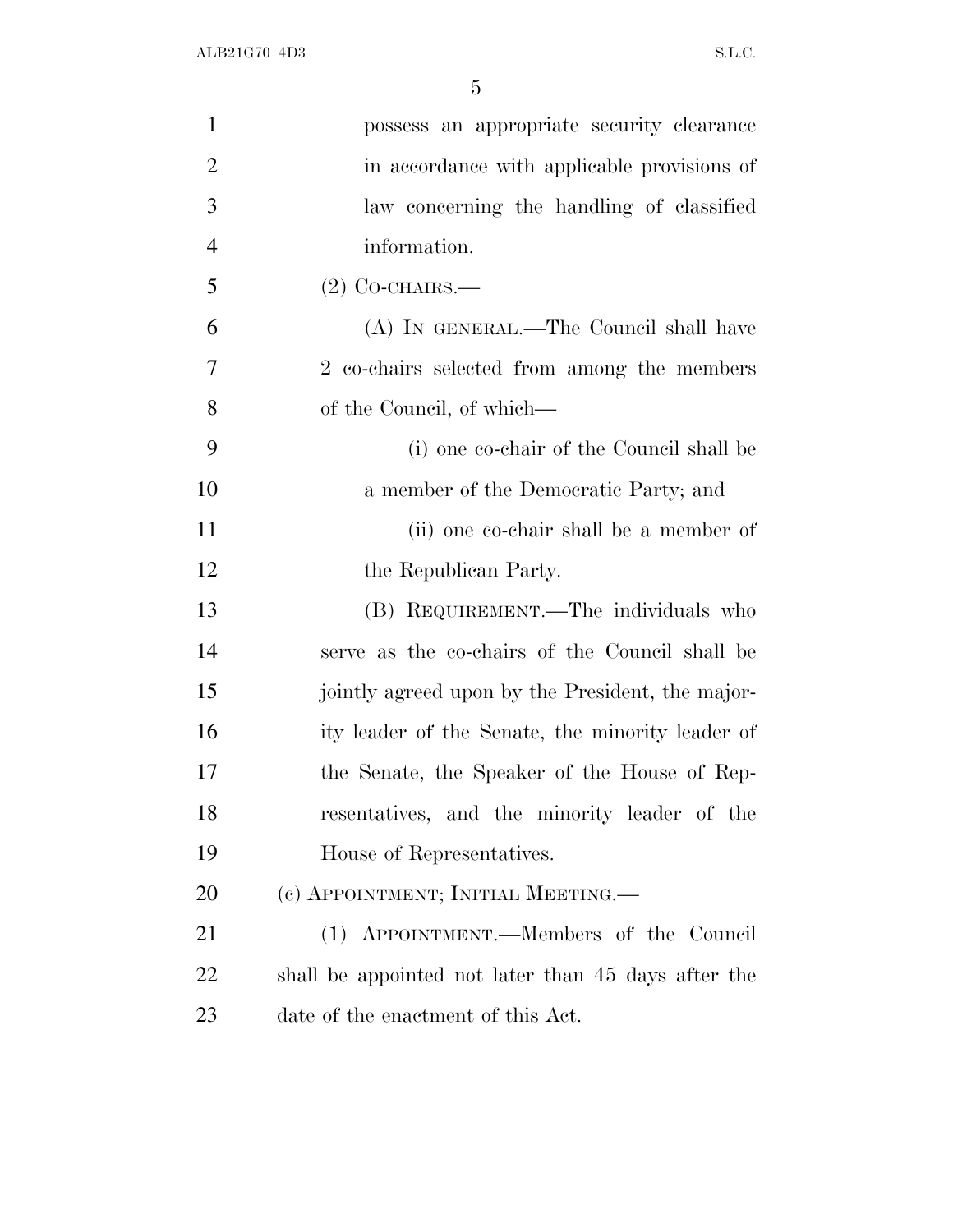(2) INITIAL MEETING.—The Council shall hold its initial meeting on or before the date that is 60 days after the date of the enactment of this Act. (d) MEETINGS; QUORUM; VACANCIES.— (1) IN GENERAL.—After its initial meeting, the Council shall meet upon the call of the co-chairs of the Council. (2) QUORUM.—Seven members of the Council shall constitute a quorum for purposes of conducting business, except that 2 members of the Council shall constitute a quorum for purposes of receiving testi- mony. (3) VACANCIES.—Any vacancy in the Council shall not affect its powers, but shall be filled in the same manner in which the original appointment was made. (4) QUORUM WITH VACANCIES.—If vacancies in the Council occur on any day after 45 days after the date of the enactment of this Act, a quorum shall consist of a majority of the members of the Council as of such day. (e) ACTIONS OF COUNCIL.— 23 (1) IN GENERAL.—The Council shall act by res- olution agreed to by a majority of the members of the Council voting and present.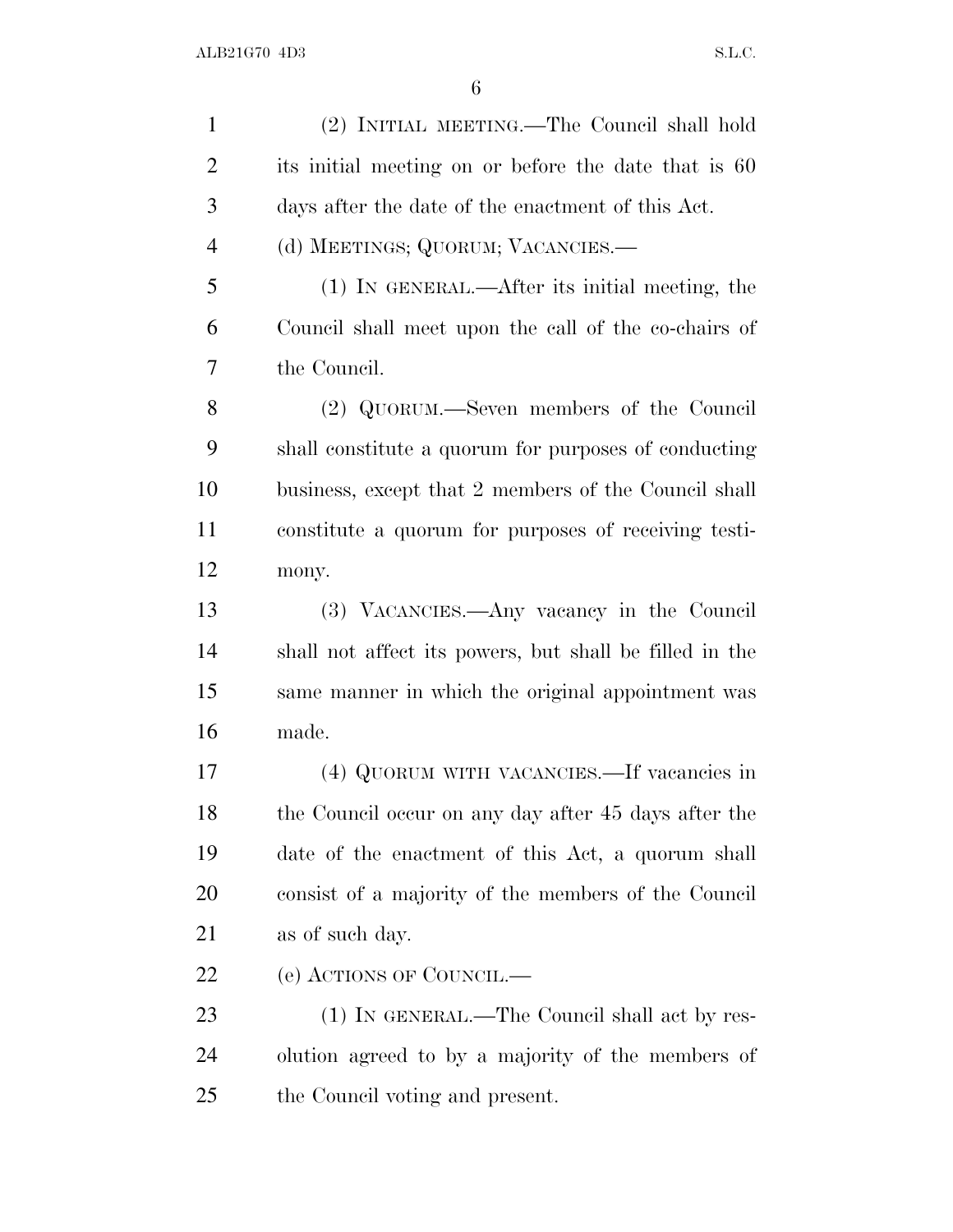(2) PANELS.—The Council may establish panels composed of less than the full membership of the Council for purposes of carrying out the duties of the Council under this section. The actions of any such panel shall be subject to the review and control of the Council. Any findings and determinations made by such a panel shall not be considered the findings and determinations of the Council unless approved by the Council. (3) DELEGATION.—Any member, agent, or staff of the Council may, if authorized by the co-chairs of the Council, take any action which the Council is au- thorized to take pursuant to this section. (f) DUTIES.—The duties of the Council are to review past actions of the processes and procedures used to ad- vance wireless communication deployment, including 5G technology, and advise Congress on 6G advancements, ex- isting gaps in the standardization and development of 6G, and other advanced wireless communications technologies.  $20 \quad$  (g) STRATEGY.— (1) IN GENERAL.—The Council shall develop and submit to Congress recommendations for how the Federal Government can support— (A) the development and adoption of 6G and other advanced wireless communications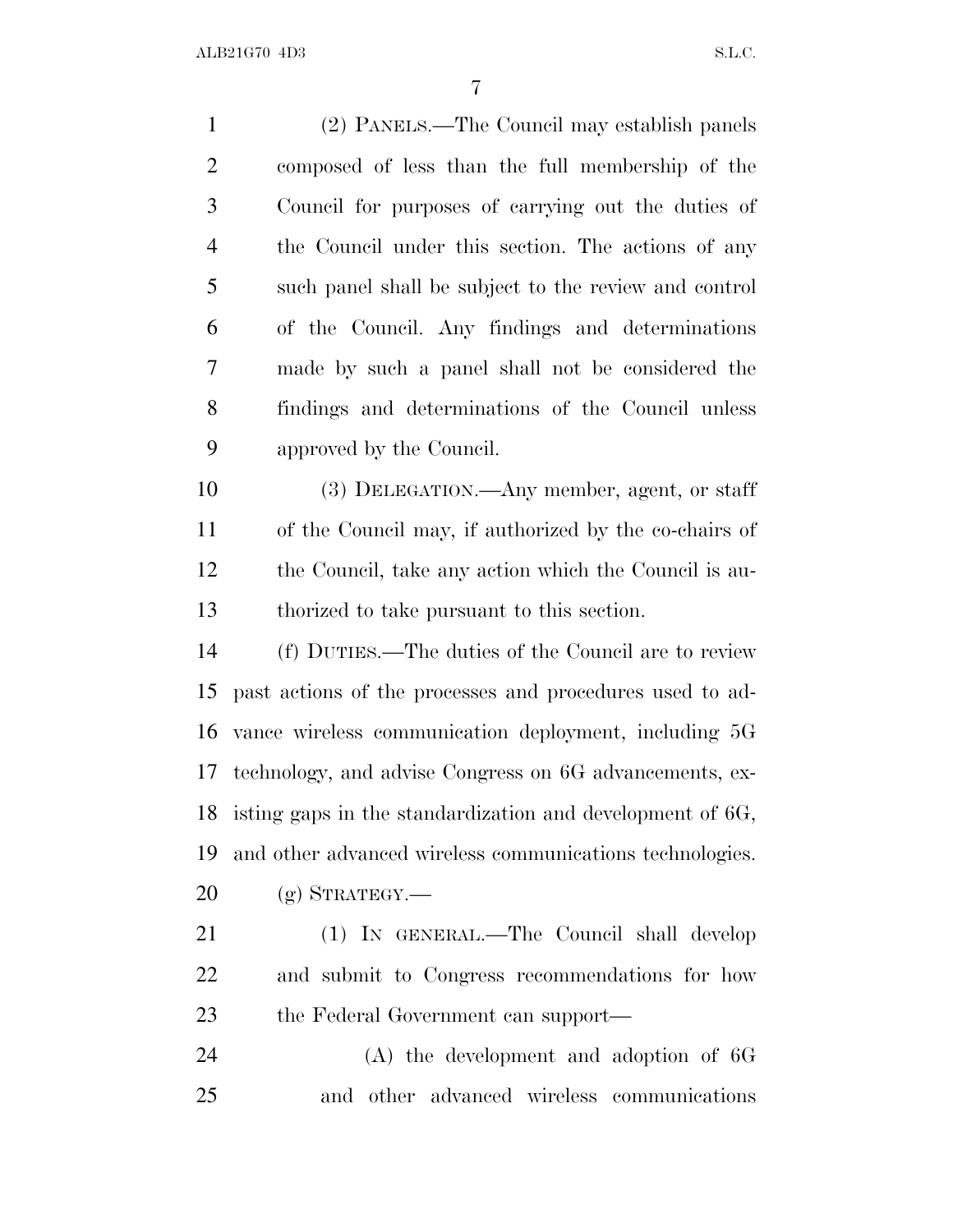| $\mathbf{1}$   | technologies, including ensuring digital inclu-       |
|----------------|-------------------------------------------------------|
| $\overline{2}$ | sion and equity in access to such technologies        |
| 3              | for communities of color, those underserved,          |
| $\overline{4}$ | and rural communities;                                |
| 5              | (B) assessment of roles and responsibilities          |
| 6              | within the Federal Government and how the             |
| $\overline{7}$ | Federal Government can better coordinate func-        |
| 8              | tions to ensure timely decisions and needed ac-       |
| 9              | tions;                                                |
| 10             | (C) research and development into, and                |
| 11             | standards for, 6G and other advanced wireless         |
| 12             | communications technologies, including collabo-       |
| 13             | ration with the private sector and United States      |
| 14             | allies; and                                           |
| 15             | (D) the promotion of international co-                |
| 16             | operation, including security cooperation, with       |
| 17             | respect to 6G and other wireless communica-           |
| 18             | tions technologies.                                   |
| 19             | (2) CONSIDERATIONS.—In developing the strat-          |
| 20             | egy under this subsection, the Council shall consider |
| 21             | the following issues:                                 |
| 22             | (A) Access to adequate spectrum resources             |
| 23             | to support 6G and other advanced wireless com-        |
| 24             | munications technologies.                             |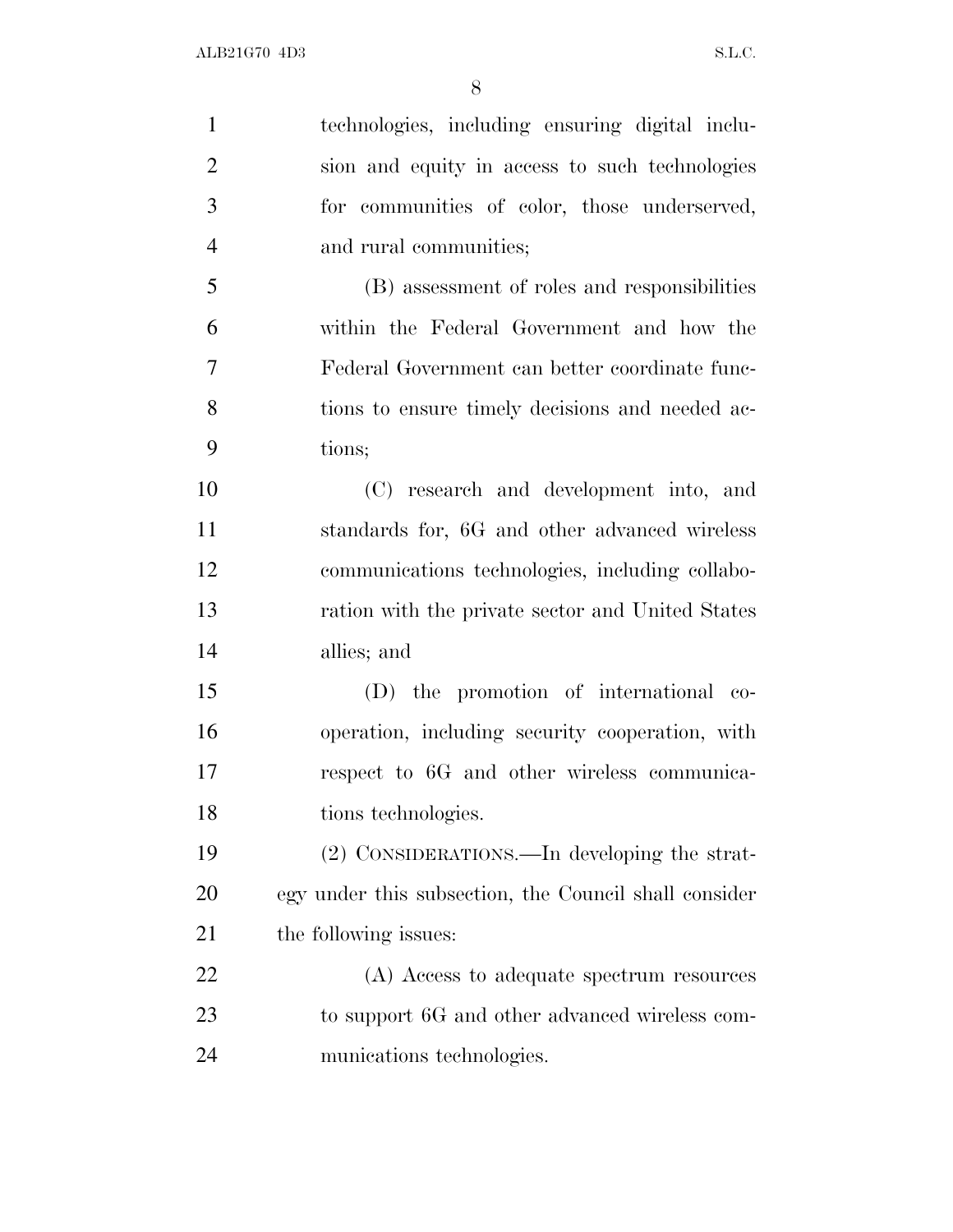| $\mathbf{1}$   | (B) Assessment of the Federal Govern-               |
|----------------|-----------------------------------------------------|
| $\overline{2}$ | ment's function as regulator of electromagnetic     |
| 3              | spectrum, including but not limited to, testing     |
| $\overline{4}$ | capabilities, proper access to timely and rel-      |
| 5              | evant information, the Interdepartment Radio        |
| 6              | Advisory Committee and interagency coopera-         |
| 7              | tion, and communication with Federal and com-       |
| 8              | mercial license holders.                            |
| 9              | (C) Supply chain resiliency and security,           |
| 10             | including vendor diversity, for 6G and other ad-    |
| 11             | vanced wireless communications technologies.        |
| 12             | (D) Assessment of the workforce needs in            |
| 13             | order to build, maintenance, and utilize 6G net-    |
| 14             | works, including the necessary diversity within     |
| 15             | each of these areas.                                |
| 16             | (E) Ensure greater collaboration and infor-         |
| 17             | mation sharing to make certain advanced net-        |
| 18             | works, including those utilized by first respond-   |
| 19             | ers, remain secure and resilient in the face of     |
| 20             | cyber intrusions and natural disasters.             |
| 21             | (F) Other issues identified as important to         |
| 22             | the successful development and deployment of        |
| 23             | 6G and other advanced wireless communica-           |
| 24             | tions technologies, such as artificial intelligence |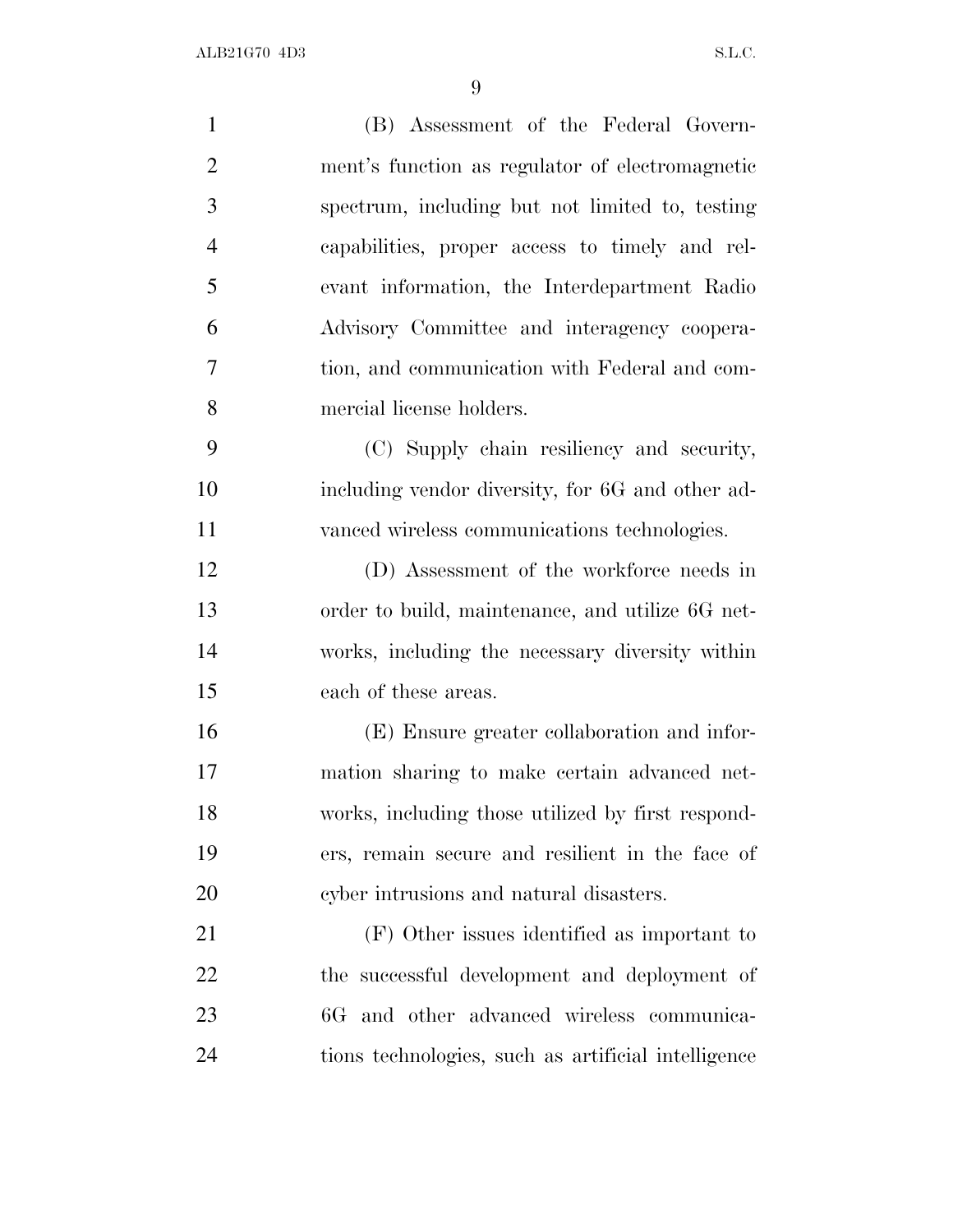| $\mathbf{1}$   | and machine learning, satellite and fixed wire-       |
|----------------|-------------------------------------------------------|
| $\overline{2}$ | less broadband, and open RAN technologies.            |
| 3              | (h) POWERS OF COUNCIL.—                               |
| $\overline{4}$ | (1) IN GENERAL.—The Council or, on the au-            |
| 5              | thorization of the Council, any subcommittee or       |
| 6              | member thereof, may, for the purpose of carrying      |
| 7              | out the provisions of this section hold such hearings |
| 8              | and sit and act at such times and places, take such   |
| 9              | testimony, receive such evidence, and administer      |
| 10             | such oaths.                                           |
| 11             | (2) CONTRACTING.—The Council may, to such             |
| 12             | extent and in such amounts as are provided in ad-     |
| 13             | vance in appropriation Acts, enter into contracts to  |
| 14             | enable the Council to discharge its duties under this |
| 15             | section.                                              |
| 16             | (3) INFORMATION FROM FEDERAL AGENCIES.—               |
| 17             | (A) IN GENERAL.—The Council may se-                   |
| 18             | cure directly from any executive department,          |
| 19             | agency, bureau, board, council, office, inde-         |
| 20             | pendent establishment, or instrumentality of the      |
| 21             | Government information, suggestions, esti-            |
| 22             | mates, and statistics for the purposes of this        |
| 23             | section.                                              |
| 24             | (B) REQUIREMENT TO SHARE INFORMA-                     |
| 25             | TION.—Each such department, agency, bureau,           |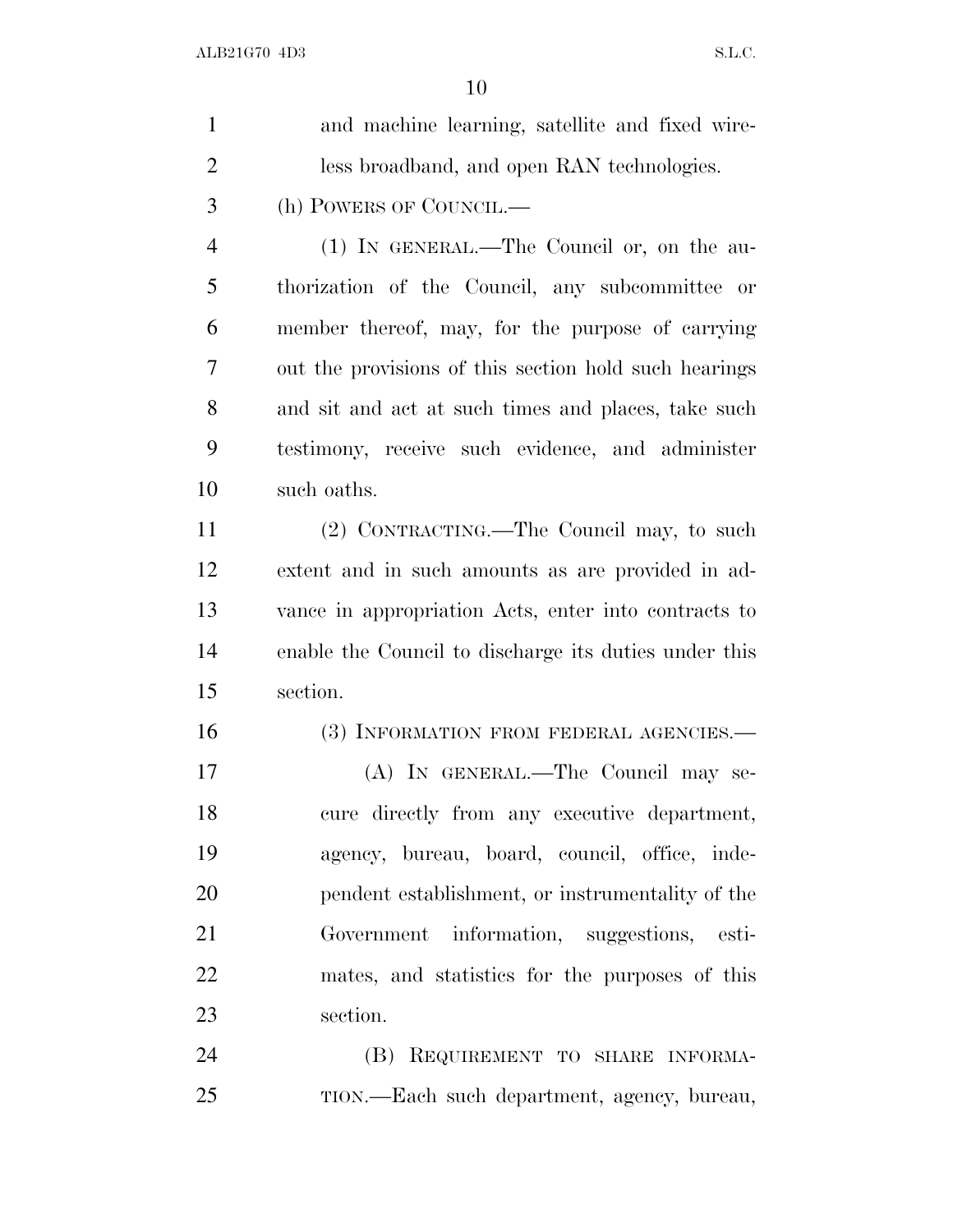| $\mathbf{1}$   | board, commission, office, establishment, or in-  |
|----------------|---------------------------------------------------|
| $\overline{2}$ | strumentality shall, to the extent authorized by  |
| 3              | law, furnish such information, suggestions, esti- |
| $\overline{4}$ | mates, and statistics directly to the Council,    |
| 5              | upon request of the co-chairs of the Council.     |
| 6              | (C) TREATMENT OF CLASSIFIED INFORMA-              |
| 7              | TION.—The Council shall handle and protect all    |
| 8              | classified information provided to it under this  |
| 9              | section in accordance with applicable statutes    |
| 10             | and regulations.                                  |
| 11             | (4) ASSISTANCE FROM FEDERAL AGENCIES.—            |
| 12             | (A) IN GENERAL.—The Secretary of Com-             |
| 13             | merce, acting through the Assistant Secretary     |
| 14             | of Commerce for Communications and Informa-       |
| 15             | tion, shall provide to the Council, on a reim-    |
| 16             | bursable basis, such administrative services,     |
| 17             | funds, staff, facilities, and other support serv- |
| 18             | ices as are necessary for the performance of the  |
| 19             | Council's duties under this section.              |
| 20             | ADMINISTRATIVE SUPPORT.—The<br>(B)                |
| 21             | Chairperson of the Federal Communications         |
| 22             | Council may provide the Council, on a reim-       |
| 23             | bursable basis, with such administrative serv-    |
| 24             | ices, staff, and other support services as the    |
| 25             | Council may request.                              |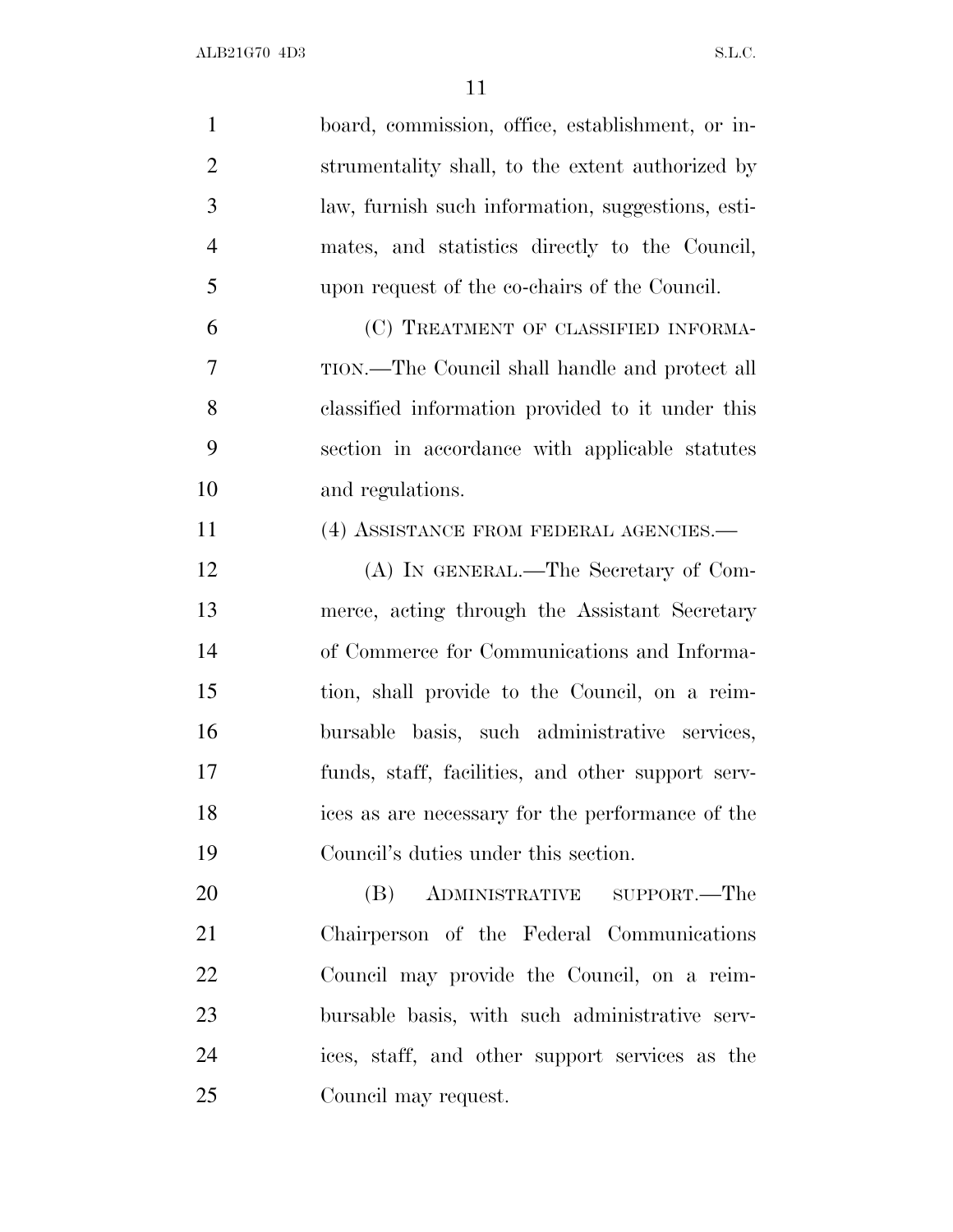| $\mathbf{1}$   | (C) ADDITIONAL SUPPORT.—In addition to                 |
|----------------|--------------------------------------------------------|
| $\overline{2}$ | the assistance set forth in paragraphs (1) and         |
| 3              | (2), other departments and agencies of the Fed-        |
| $\overline{4}$ | eral Government may provide the Council such           |
| 5              | services, funds, facilities, staff, and other sup-     |
| 6              | port as such departments and agencies consider         |
| 7              | advisable and as may be authorized by law.             |
| 8              | COOPERATION AMONG AGENCIES.<br>(D)                     |
| 9              | The Council shall receive the full and timely co-      |
| 10             | operation of any official, department, or agency       |
| 11             | of the Federal Government, including from the          |
| 12             | Department of State, Department of Defense,            |
| 13             | and the Office of the United States Trade Rep-         |
| 14             | resentative, whose assistance is necessary, as         |
| 15             | jointly determined by the co-chairs selected           |
| 16             | under subsection $(b)(2)$ , for the fulfillment of     |
| 17             | the duties of the Council, including the provi-        |
| 18             | sion of full and current briefings and analyses.       |
| 19             | (5) POSTAL SERVICES.—The Council may use               |
| 20             | the United States Postal Service in the same man-      |
| 21             | ner and under the same conditions as the depart-       |
| 22             | ments and agencies of the Federal Government.          |
| 23             | (6) GIFTS.—No member or staff of the Council           |
| 24             | may receive a gift or benefit by reason of the service |

of such member or staff to the Council.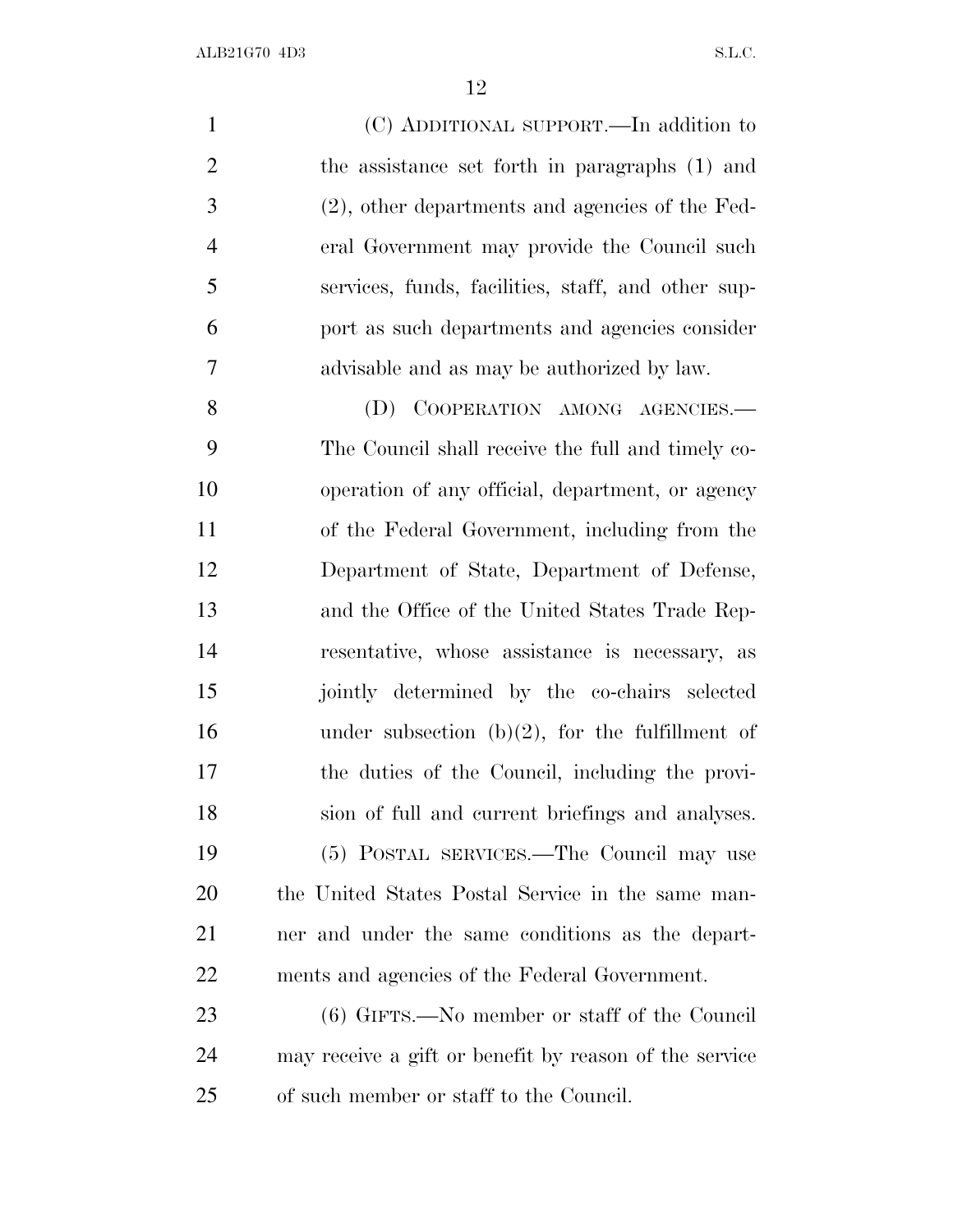(i) STAFF OF COUNCIL.—

(1) IN GENERAL.—

 (A) APPOINTMENT OF STAFF DIRECTOR AND OTHER PERSONNEL.—The co-chairs of the Council, in accordance with rules agreed upon by the Council, shall appoint and fix the com- pensation of a staff director and such other per- sonnel as may be necessary to enable the Coun- cil to carry out its duties, without regard to the provisions of title 5, United States Code, gov- erning appointments in the competitive service, and without regard to the provisions of chapter 51 and subchapter III of chapter 53 of such title relating to classification and General Schedule pay rates, except that no rate of pay fixed under this subsection may exceed the equivalent of that payable to a person occu- pying a position at level V of the Executive Schedule under section 5316 of such title 5.

 (B) DETAILEES.—Any Federal Govern- ment employee may be detailed to the Council without reimbursement from the Council, and such detailee shall retain the rights, status, and privileges of his or her regular employment without interruption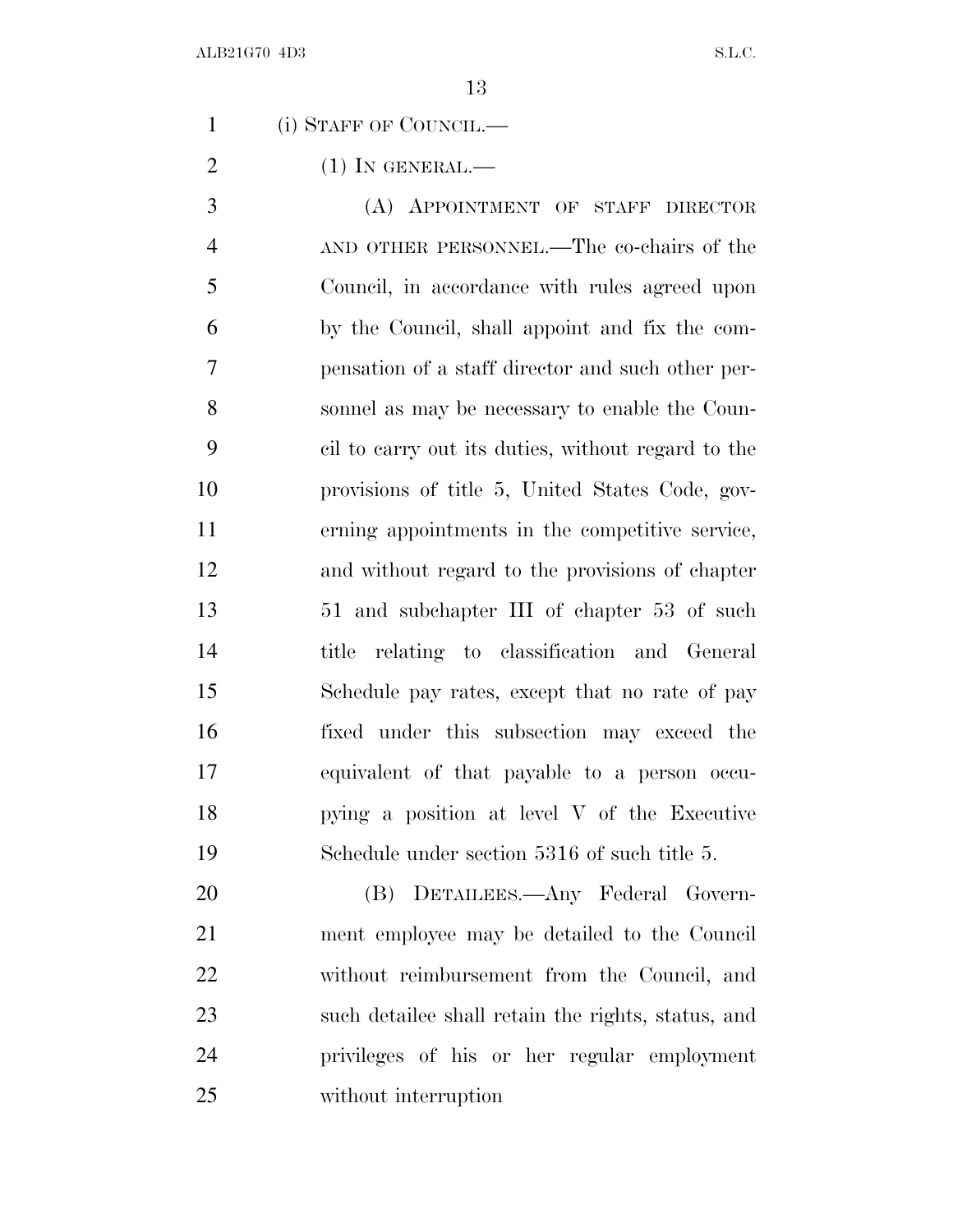ALB21G70 4D3 S.L.C.

| $\mathbf{1}$   | (C) REQUIREMENT.—All staff of the Coun-           |
|----------------|---------------------------------------------------|
| $\overline{2}$ | cil shall possess a security clearance in accord- |
| 3              | ance with applicable laws and regulations con-    |
| $\overline{4}$ | cerning the handling of classified information.   |
| 5              | (2) CONSULTANT SERVICES.—                         |
| 6              | (A) IN GENERAL.—The Council may pro-              |
| 7              | cure the services of experts and consultants in   |
| 8              | accordance with section 3109 of title 5, United   |
| 9              | States Code, but at rates not to exceed the       |
| 10             | daily rate paid a person occupying a position at  |
| 11             | level IV of the Executive Schedule under section  |
| 12             | $5315$ of such title 5.                           |
| 13             | (B) REQUIREMENT.—All experts and con-             |
| 14             | sultants employed by the Council shall possess    |
| 15             | a security clearance in accordance with applica-  |
| 16             | ble laws and regulations concerning the han-      |
| 17             | dling of classified information.                  |
| 18             | (j) COMPENSATION AND TRAVEL EXPENSES.-            |
| 19             | (1) COMPENSATION.—                                |
| 20             | (A) IN GENERAL.—Except as provided in             |
| 21             | paragraph $(2)$ , each member of the Council may  |
| 22             | be compensated at not to exceed the daily         |
| 23             | equivalent of the annual rate of basic pay in ef- |
| 24             | fect for a position at level IV of the Executive  |
| 25             | Schedule under section 5315 of title 5, United    |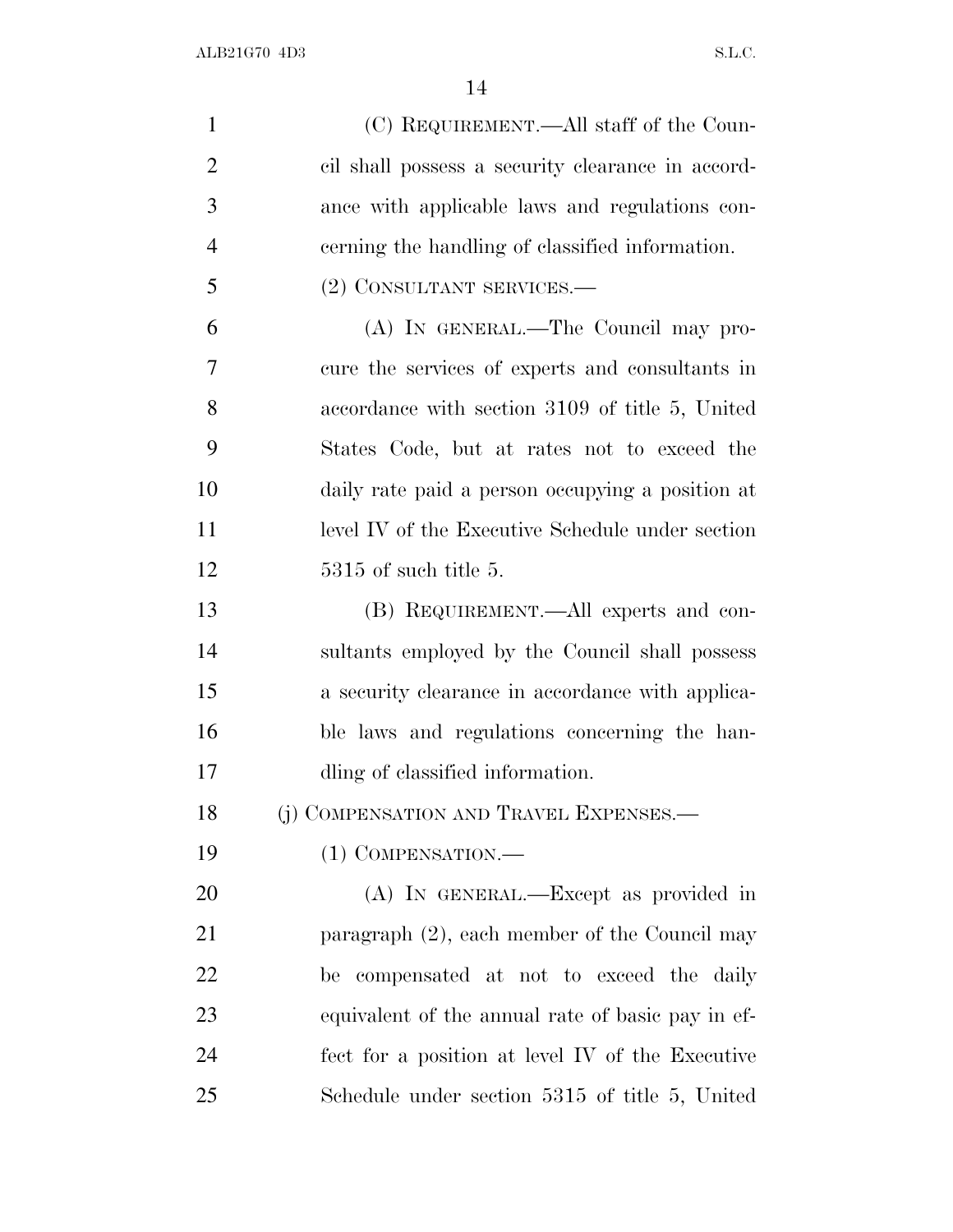States Code, for each day during which that member is engaged in the actual performance of the duties of the Council under this section. (B) LIMITATION.—Members of the Council who are officers or employees of the Federal Government or Members of Congress shall re- ceive no additional pay by reason of their serv- ice on the Council. (2) TRAVEL EXPENSES.—While away from their homes or regular places of business in the per- formance of services for the Council, members of the Council may be allowed travel expenses, including per diem in lieu of subsistence, in the same manner as persons employed intermittently in the Federal Government are allowed expenses under section 5703 of title 5, United States Code. (3) ACCESS AFTER TERMINATION OF COUN- CIL.—Notwithstanding any other provision of law, after the termination of the Council under sub-20 section  $(k)(2)$ , only the members and designated staff of the congressional commerce committees, the majority leader of the Senate, the minority leader of the Senate, the Speaker of the House of Representa- tives, and the minority leader of the House of Rep-resentatives, and such other officials of the executive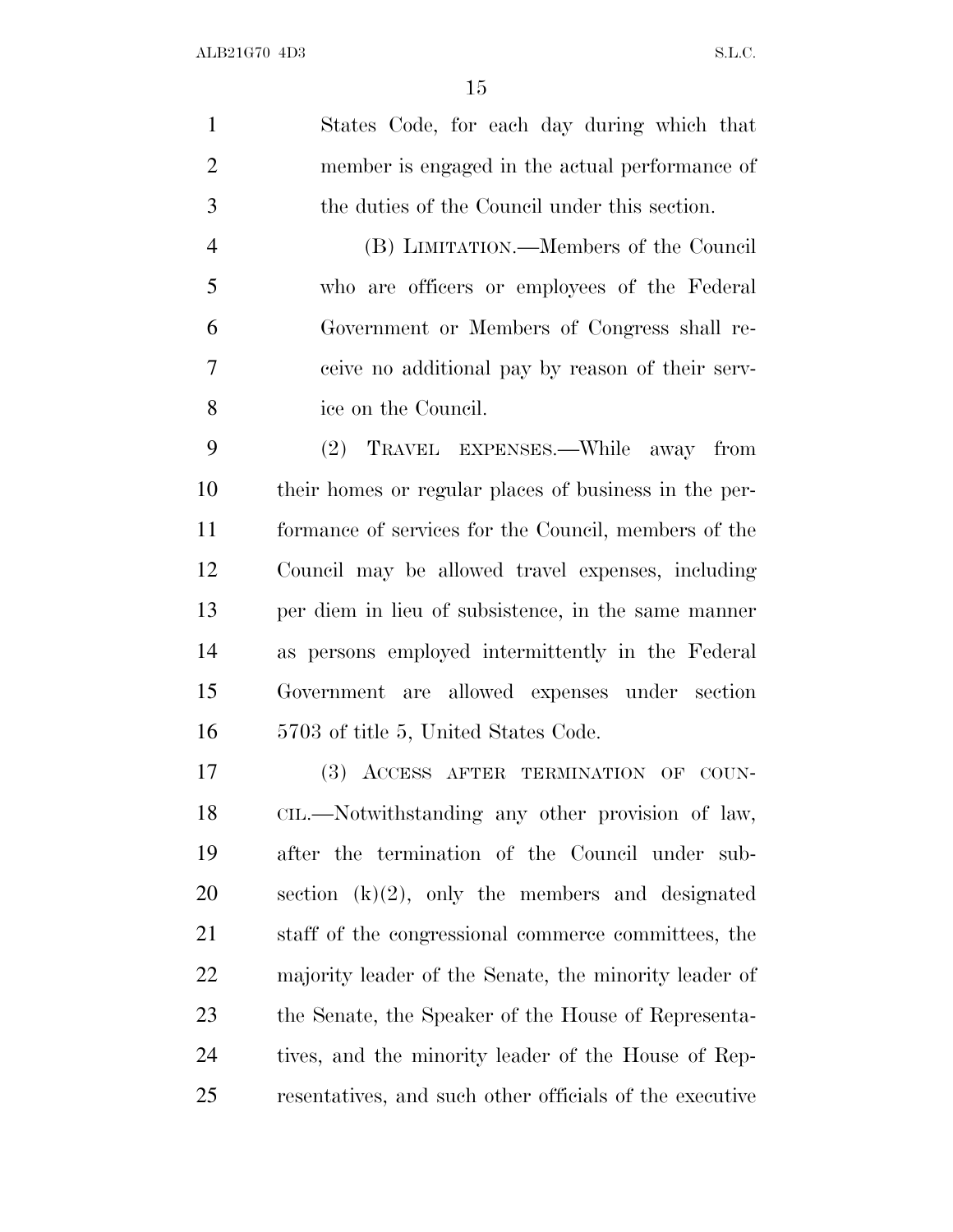branch as the President may designate, shall have access to information related to the national security of the United States that is received, considered, or used by the Council.

(k) FINAL REPORT; TERMINATION.—

 (1) FINAL REPORT.—Not later than 1 year after the date on which the Council is established, the Council shall submit to the majority leader of the Senate, the minority leader of the Senate, the Speaker of the House of Representatives, and the minority leader of the House of Representatives, and the Committee on Commerce, Science, and Trans- portation of the Senate, the Committee on Appro- priations of the Senate, the Committee on Energy and Commerce of the House of Representatives, and the Committee on Appropriations of the House of Representatives a final report in compliance with the duties described in subsection (f) and containing the strategy described in subsection (g).

(2) TERMINATION.—

 (A) IN GENERAL.—The Council, and all the authorities of this section, shall terminate at the end of the 120-day period beginning on the date on which the final report under para-graph (1) is submitted to the Committee on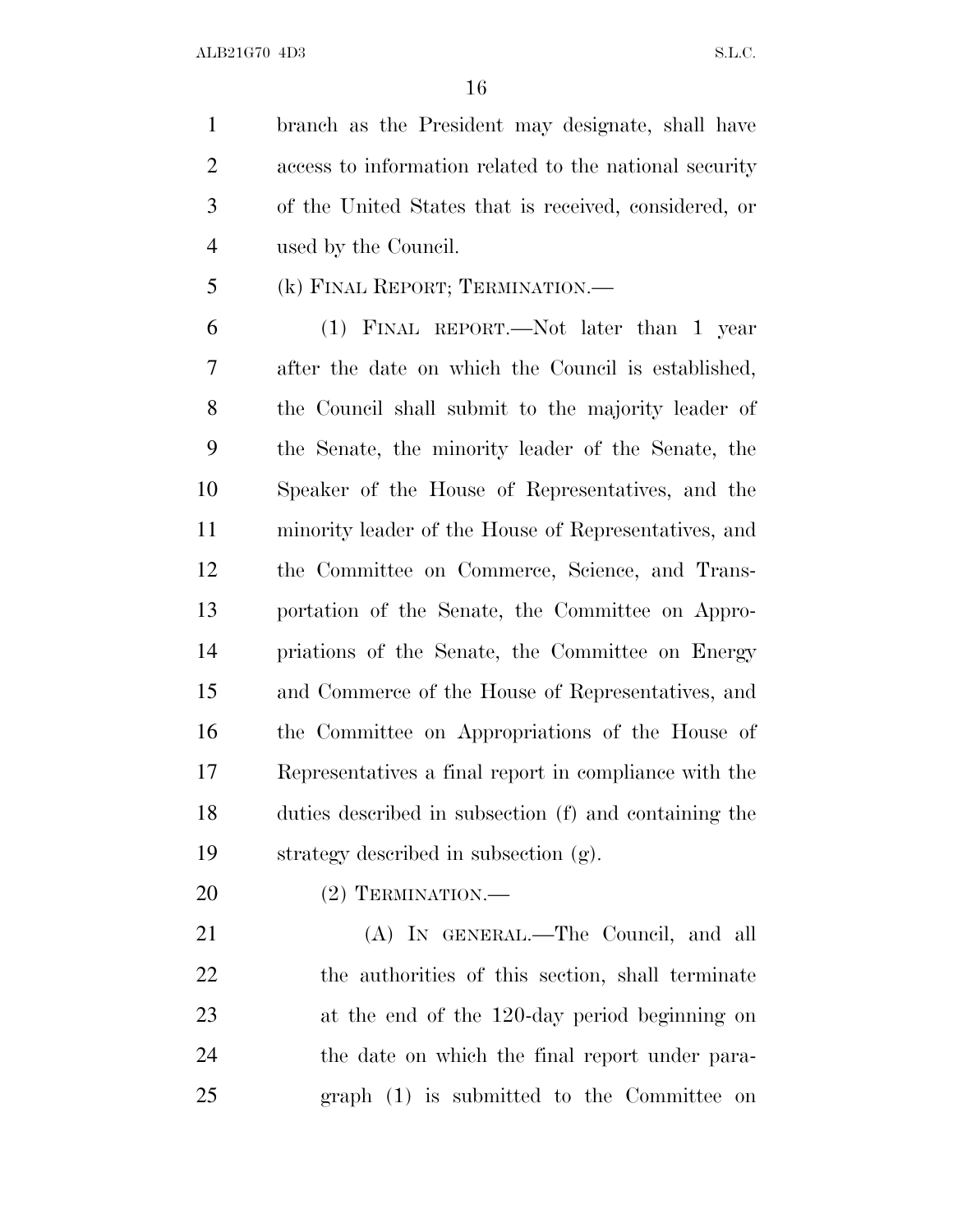Commerce, Science, and Transportation of the Senate, the Committee on Appropriations of the Senate, the Committee on Energy and Com- merce of the House of Representatives, and the Committee on Appropriations of the House of Representatives.

 (B) CONCLUSION OF ACTIVITIES.—The Council may use the 120-day period referred to in paragraph (1) for the purposes of concluding its activities, including providing testimony to Congress concerning the final report referred to in that paragraph and disseminating the report. (l) ASSESSMENTS OF FINAL REPORT.—Not later than 60 days after receipt of the final report under sub- section (k)(1), the Secretary of Commerce shall submit to the Committee on Commerce, Science, and Transportation of the Senate, the Committee on Appropriations of the Senate, the Committee on Energy and Commerce of the House of Representatives, the Committee on Appropria- tions of the House of Representatives, the majority leader of the Senate, the minority leader of the Senate, the Speaker of the House of Representatives, and the minority leader of the House of Representatives, as the case may be, an assessment of the final report. Each assessment shall include such comments on the findings and rec-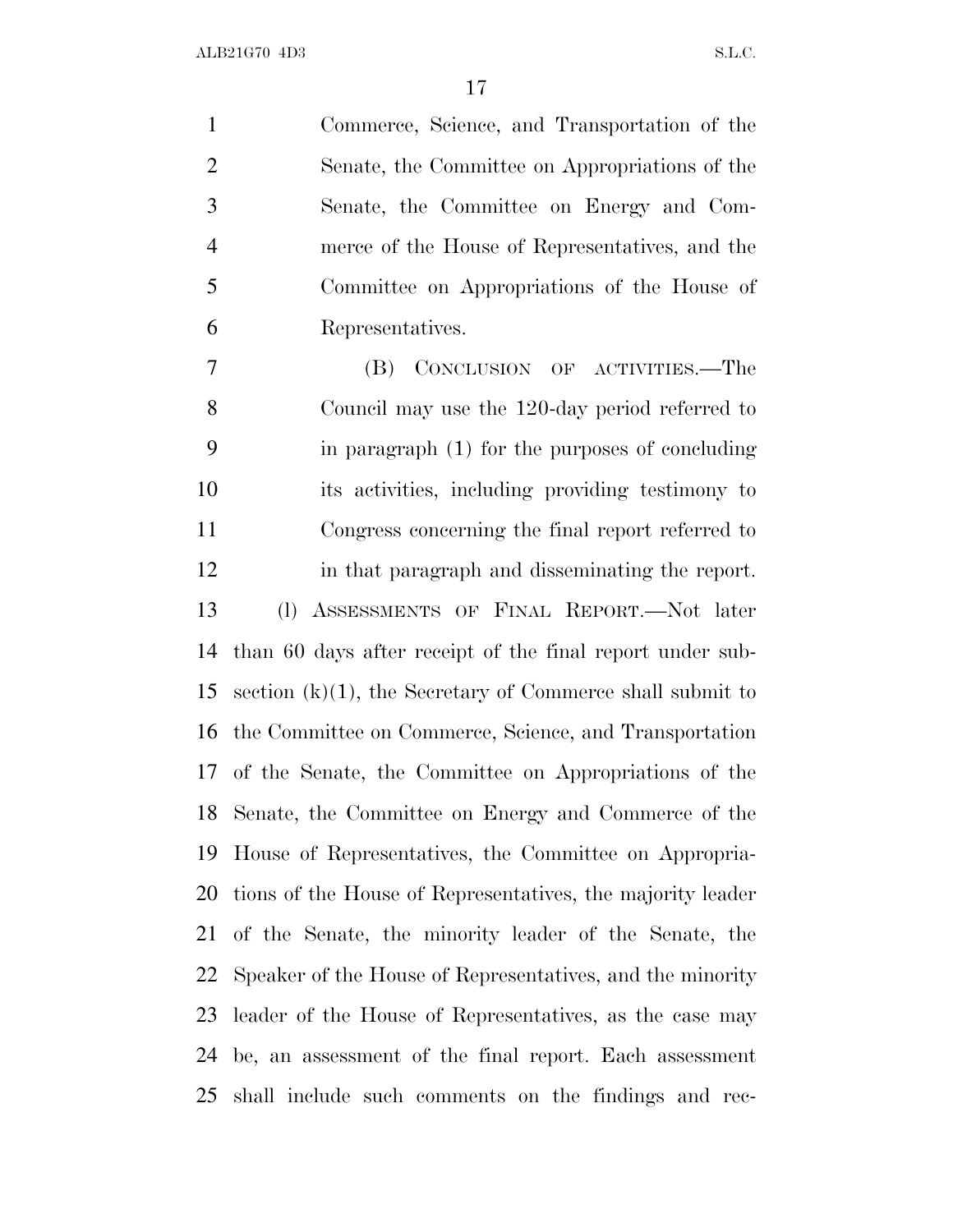ommendations contained in the final report as the Direc- tor or Secretary, as the case may be, considers appro-priate.

 (m) INAPPLICABILITY OF CERTAIN ADMINISTRATIVE PROVISIONS.—

 (1) FEDERAL ADVISORY COMMITTEE ACT.—The provisions of the Federal Advisory Committee Act (5 U.S.C. App.) shall not apply to the activities of the Council under this section.

10 (2) FREEDOM OF INFORMATION ACT.—The pro- visions of section 552 of title 5, United States Code (commonly referred to as the ''Freedom of Informa- tion Act''), shall not apply to the activities, records, and proceedings of the Council under this section.

 $15 \quad (n)$  FUNDING.—

16 (1) AUTHORIZATION OF APPROPRIATIONS. There are authorized to be appropriated \$10,000,000 for fiscal year 2022 to carry out this section.

 (2) AVAILABILITY IN GENERAL.—Subject to paragraph (1), the Secretary of Commerce shall make available to the Council such amounts as the Council may require for purposes of the activities of the Council under this section.